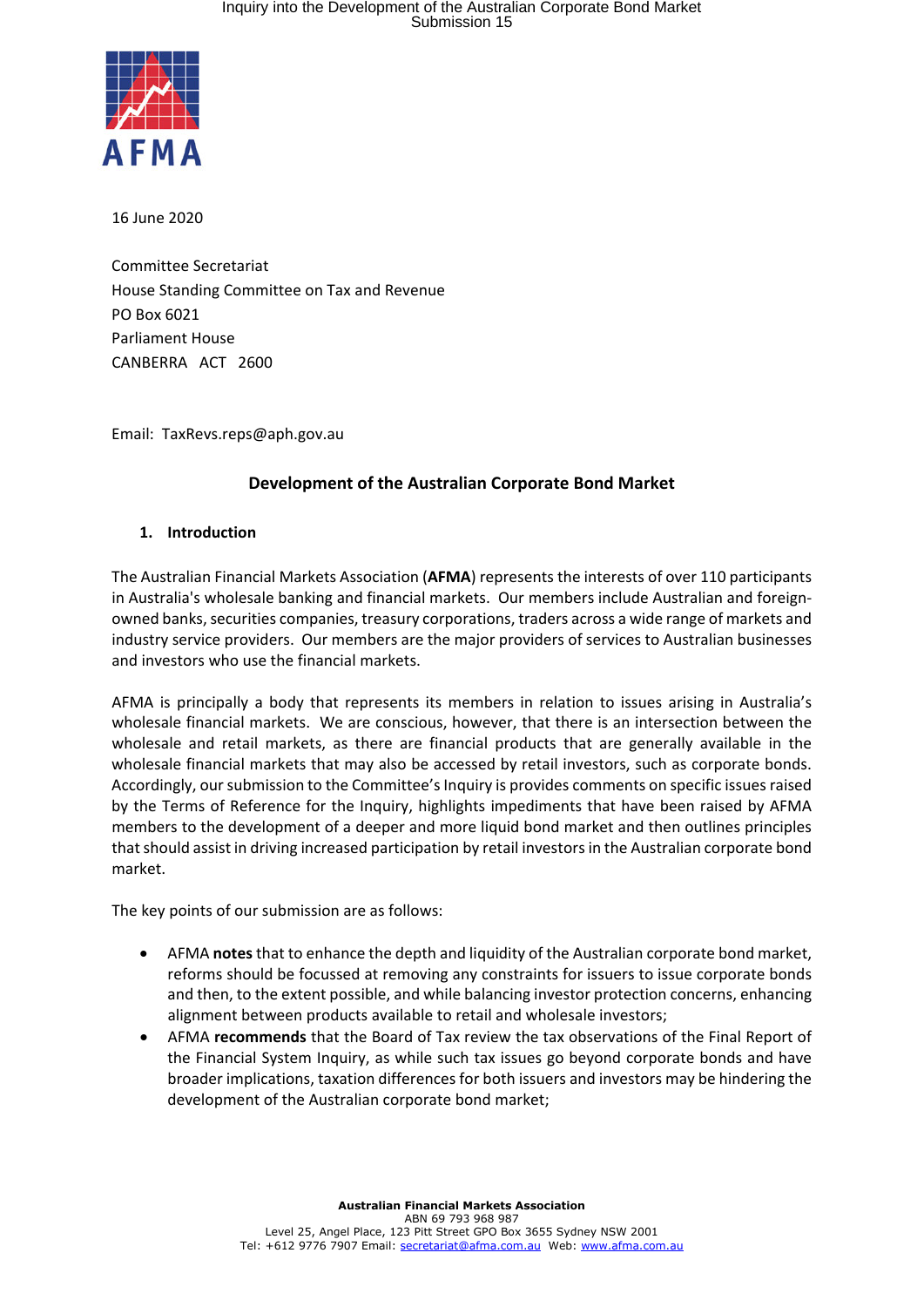- AFMA **recommends** that further consideration should be given to the reforms suggested by the Final Report of the Financial System Inquiry to reduce disclosure requirements for large listed corporate issuers of "simple" bonds;
- AFMA **notes** that there are issues bespoke to the Australian corporate bond market that can both enhance and hinder the development of the market, such as the Financial Claims Scheme and the recent announcement from the Reserve Bank of Australia permitting investmentgrade non-financial corporate bonds (minimum rating BBB-) as being eligible collateral for domestic market operations ; and
- AFMA **recommends** that the licensing regime for Credit Ratings Agencies should be reviewed, insofar as the regime reduces accessibility of ratings to retail investors.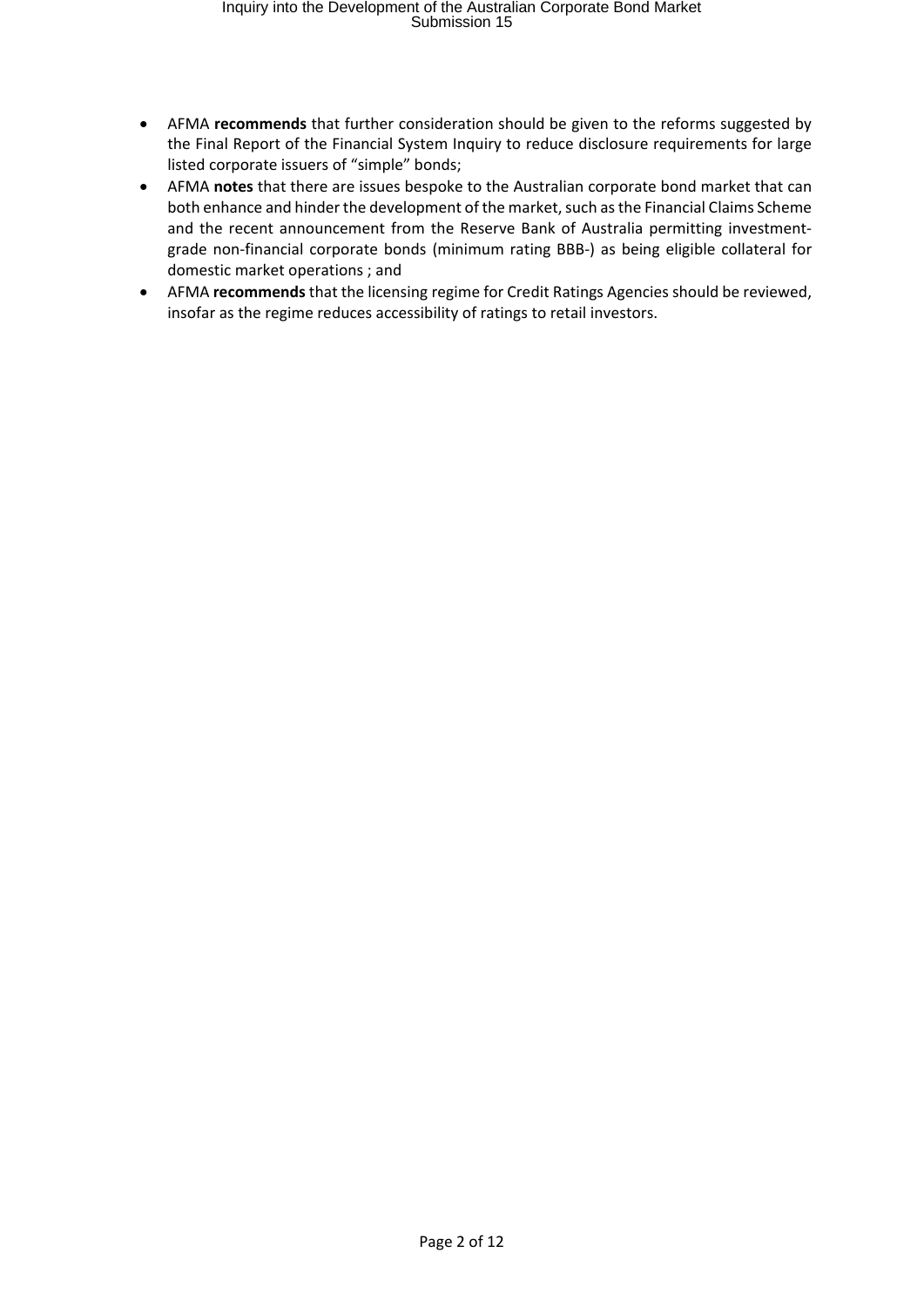# **2. Economic Benefits from Vibrant Corporate Bond Market**

AFMA has articulated the benefits arising from a vibrant domestic corporate bond market in a number of previous Government enquiries, most notably the Financial System Inquiry. Our reasons still hold true today, with potential benefits for borrowers and investors.

#### **Borrowers**

For corporate borrowers, a vibrant corporate bond market can provide a secure, flexible and reliable source of term finance. Corporate bonds provide diversity for issuers as an alternate source of funding to equity finance and bank loans, and hence reduce the reliance on intermediaries.

A vibrant corporate bond market in Australia reducesforeign exchange risk that would otherwise arise from issuing in offshore markets in foreign currencies and eliminates the need for managing such risk. In a robust corporate bond market allowing for the issuance of a significant number of differing instruments, bonds provide a useful tool for better management of interest-rate risks and mitigating cash flow/maturity mismatches.

A company's choice between bank debt and bond financing is influenced by the company's size, the state of market development and the availability and relative costs of different forms of finance. Smaller companies generally prefer bank debt or bespoke funding as they become established but may look to issue bonds as they grow.

Large companies take a strategic view in determining their capital structure and utilise bond markets to facilitate capital ratio, leverage and gearing decisions. Established bond programs provide borrowers with confidence to tap funds as and when required and can give them diversity in their investor base and funding currencies. The ability to issue bonds facilitates the efficient use of working capital and avoids the need to hoard cash.

#### **Investors**

For Australian wholesale/institutional investors, growth in superannuation funds under management has increased the need for fund managers to source fixed income alternatives and provide a greater range of investment opportunities beyond government debt and equities. A well-functioning corporate bond market can assist in reducing the current Australian investment bias toward equity allocation, specifics of which are outlined below. A strong domestic bond market allows local fund managers to achieve diversification in fixed income investments without having to go to offshore markets which reduces foreign exchange risk.

Demographic trends in many advanced economies, including Australia, make it essential for investors to save appropriately for lifetime financing needs and to reduce reliance on government pensions. Individual investors (retail, self‐managed superannuation funds) approaching retirement age need less volatile investment returns to protect capital that will be required after retirement. This need becomes more prevalent during times of heightened volatility and instability in financial markets such as the global financial crisis (GFC) and the current COVID‐19 crisis. During these unsettling periods, investors are more interested in securities that provide less volatile returns, safer income streams, and more diversified investment portfolios. Having access to a market which is largely stable and secure, reduces the risk of major losses of value prior to retirement and allows retail investors to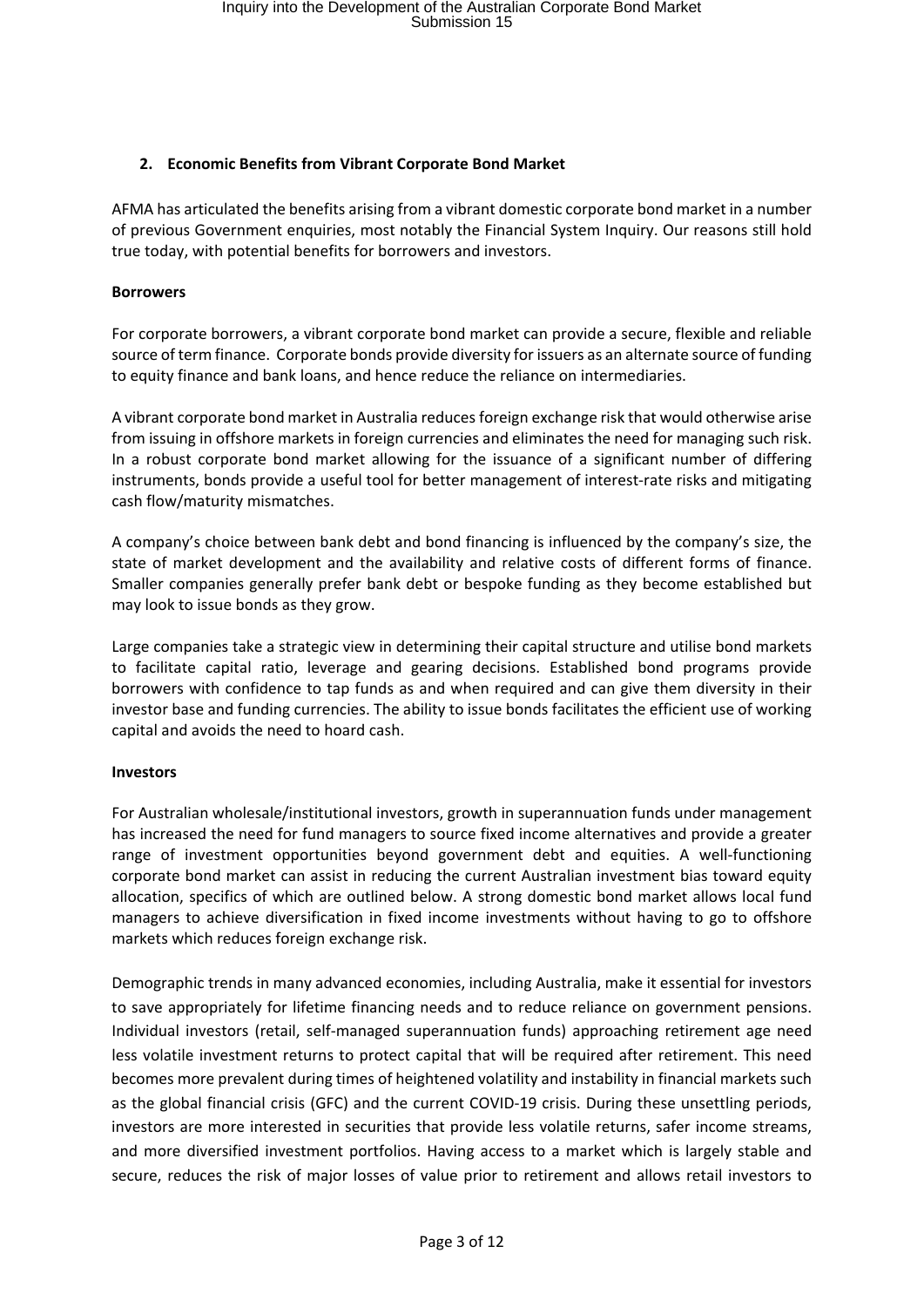diversify investments away from equities, property and cash, which reduces the risk of retirees needing to rely on government pensions.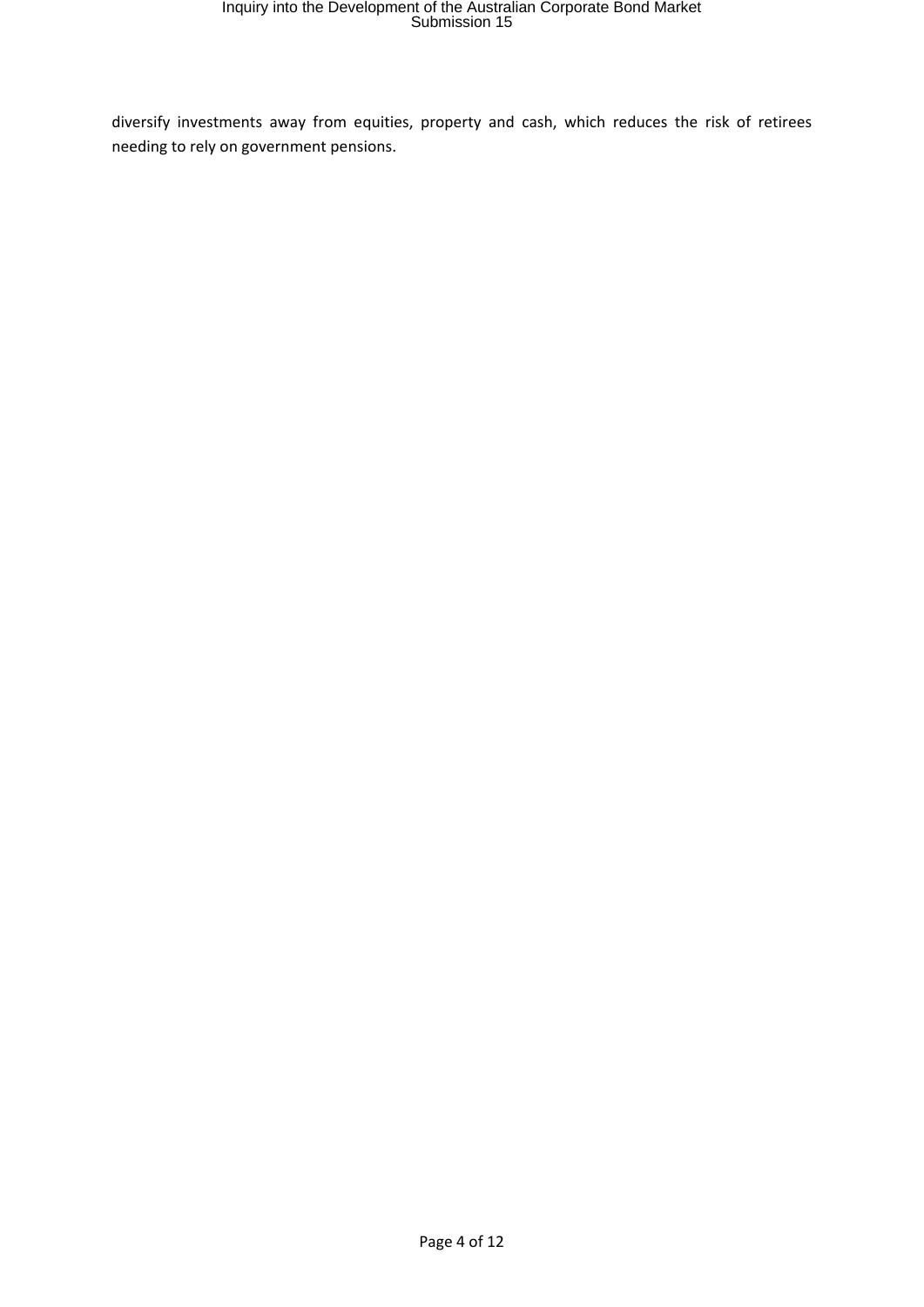# **3. Corporate Bond Market Observations and Developments**

This section of the submission sets out observations on factors that either hinder or have enhanced the development of the current status of the Australian corporate bond market.

#### **Current Status of the Australian Corporate Bond Market**

There are particular idiosyncrasies of the Australian corporate bond market that are appropriate to draw to the Committee's attention for the purpose of the current inquiry.

Based on data from the Australian Bureau of Statistics, since 2015, the proportion of Australian corporate bonds outstanding that were issued in Australia is less than one‐third on average, with the remainder issued offshore. It is also notable that, according to the OECD, the percentage of Australian pension funds allocated to bills and bonds was the third lowest in the OECD at 16.1per cent as at 10 June 2020.

To assist in the identification of factors hindering the development of the Australian corporate bond market, AFMA has previously provided information to Government on the costs of an investment grade issuer seeking finance from a variety of sources, including the retail corporate bond market, the wholesale corporate bond market, directly from a lending institution and through the US markets (Reg 144A issuance). Of note, this information stated that the wholesale corporate bond market would offer the cheapest funding as a spread over the relative benchmark and that retail corporate bonds were, on annum, between 15‐20 basis points more expensive per annum than the wholesale bonds.

We also note the following table, extracted from the Explanatory Memorandum to the *Simple Corporate Bonds and Other Measures Bill 2014*, which specified the difference in the fee structures between retail and wholesale issuances, equity financing and obtaining finance from a lending institution in Australia: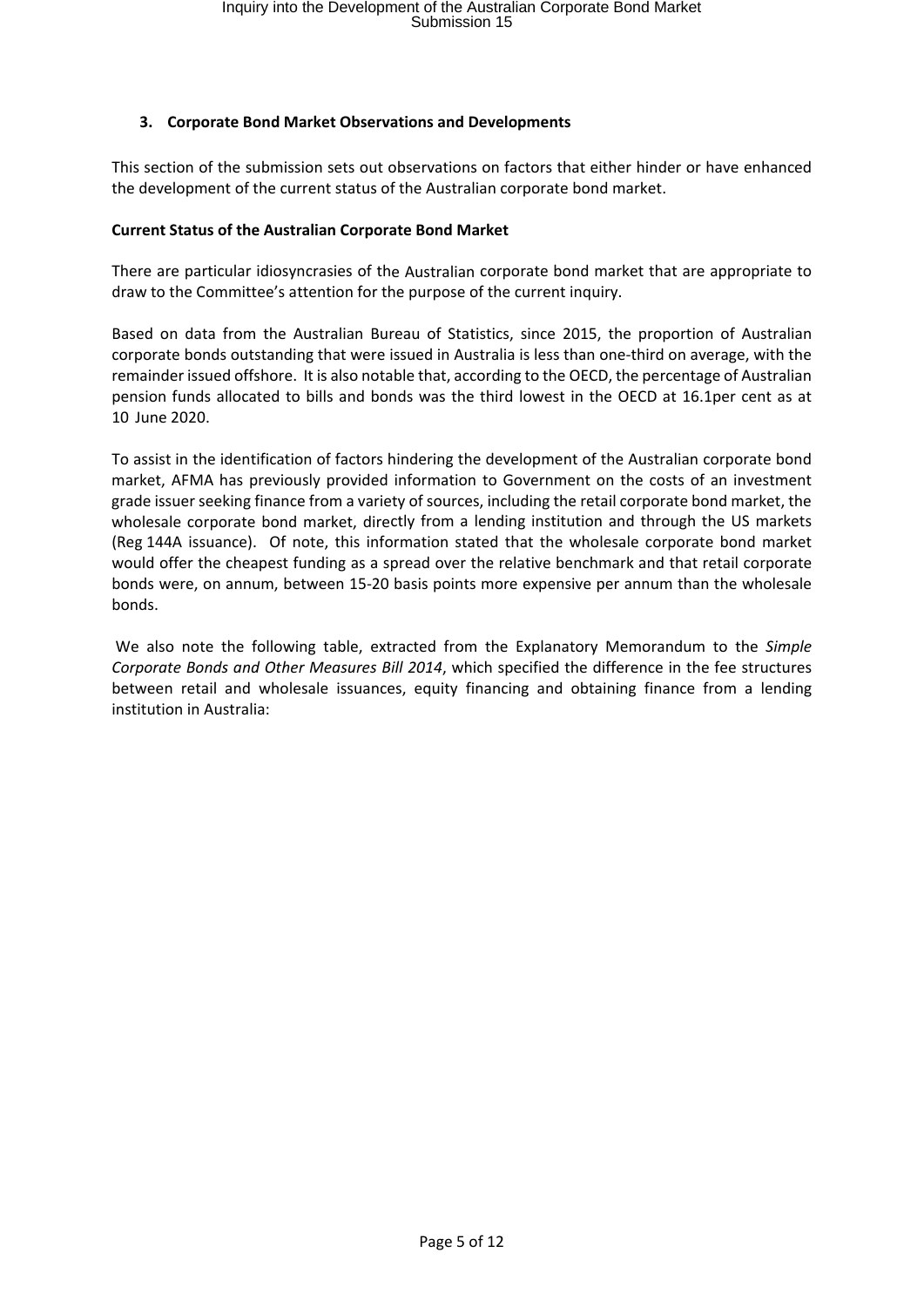# Inquiry into the Development of the Australian Corporate Bond Market Submission 15

|                    |                                                                             | <b>Retail Corporate Bond</b>                                                                                                               | <b>Wholesale Bond</b><br>Market                                                                                                                       | Lending<br><b>Institution</b>                                                                                                                                                     | <b>Equity</b>                                                                                              |
|--------------------|-----------------------------------------------------------------------------|--------------------------------------------------------------------------------------------------------------------------------------------|-------------------------------------------------------------------------------------------------------------------------------------------------------|-----------------------------------------------------------------------------------------------------------------------------------------------------------------------------------|------------------------------------------------------------------------------------------------------------|
| Cost Effectiveness | <b>Spread over</b><br>benchmark                                             | 250 - 300 bps                                                                                                                              | 200 - 250 bps                                                                                                                                         | 150 - 200 bps                                                                                                                                                                     | Na                                                                                                         |
|                    | <b>Syndicate Fees</b><br>(bps)                                              | Arranger fee: 25 bps<br>Management fee: 50 bps<br>Selling fee: 100 bps                                                                     | 30 bps                                                                                                                                                | 50 to 60 bps                                                                                                                                                                      | Underwriting:<br>200 bps<br>Management:<br>50 <sub>bps</sub>                                               |
|                    | Documentation,<br>accounting, legal and<br>due diligence costs <sup>2</sup> | Prospectus<br>\$1.1-\$1.3 million<br>$(55 - 65 bps)$                                                                                       | Information<br>Memorandum and<br>Bond Deed Poll<br>\$300,000-\$420,000<br>$(15 - 21$ bps)                                                             | Information<br>Memorandum<br>(\$80,000-\$120,000)<br>$(4 - 6$ bps<br>Arranger fee<br>$(3 - 5 bps)$                                                                                | Investor<br>Presentation<br>and Low Doc<br>Offer Booklet<br>\$500,000-<br>\$1.1 million<br>$(20 - 50$ bps) |
|                    | Rating of bond offer <sup>2</sup>                                           | \$140,000-\$160,000<br>$(7 - 8$ bps)                                                                                                       | na                                                                                                                                                    | na                                                                                                                                                                                | Na                                                                                                         |
|                    | Roadshow and<br>marketing cost <sup>2</sup>                                 | \$200,000-\$450,000<br>$(10 - 22 bps)$                                                                                                     | Minimal                                                                                                                                               | Minimal                                                                                                                                                                           | Minimal                                                                                                    |
|                    | <b>Listing and Registry</b><br>costs                                        | \$140,000-\$160,000<br>$(7 - 8$ bps)                                                                                                       | na                                                                                                                                                    | na                                                                                                                                                                                | Na                                                                                                         |
|                    | Total                                                                       | $504 - 578$ bps                                                                                                                            | $245 - 301$ bps                                                                                                                                       | $210 - 270$ bps                                                                                                                                                                   | $270 - 300$ bps                                                                                            |
| Comments           | <b>Advantages</b>                                                           | Funding diversity<br>No credit rating of bond<br>issuer required (can be<br>used by corporates too<br>small to receive a credit<br>rating) | Tighter pricing and<br>relatively lower<br>transaction costs<br>Documentation is<br>easy to execute<br>with less onerous<br>reporting<br>requirements | Tighter pricing and<br>relatively lower<br>transaction costs<br>Documentation is<br>easy to execute with<br>less onerous<br>reporting<br>requirements<br>No rating<br>requirement | <b>Equity funding</b><br>No rating<br>requirement                                                          |
|                    | <b>Disadvantages</b>                                                        | Higher cost - more onerous<br>documentation and<br>reporting requirements                                                                  | <b>External rating</b><br>required                                                                                                                    | Low funding<br>diversity                                                                                                                                                          | More onerous<br>documentation<br>and reporting<br>requirements                                             |

# **Price and Volume Certainty Offshore**

Our members have advised that one of the drivers for issuers to issue in offshore markets as opposed to in Australia is that there is greater certainty on price and volume with respect to issuing in the offshore market. That is, the depth and liquidity that exists in offshore markets provides stiff competition to issuance in the Australian market.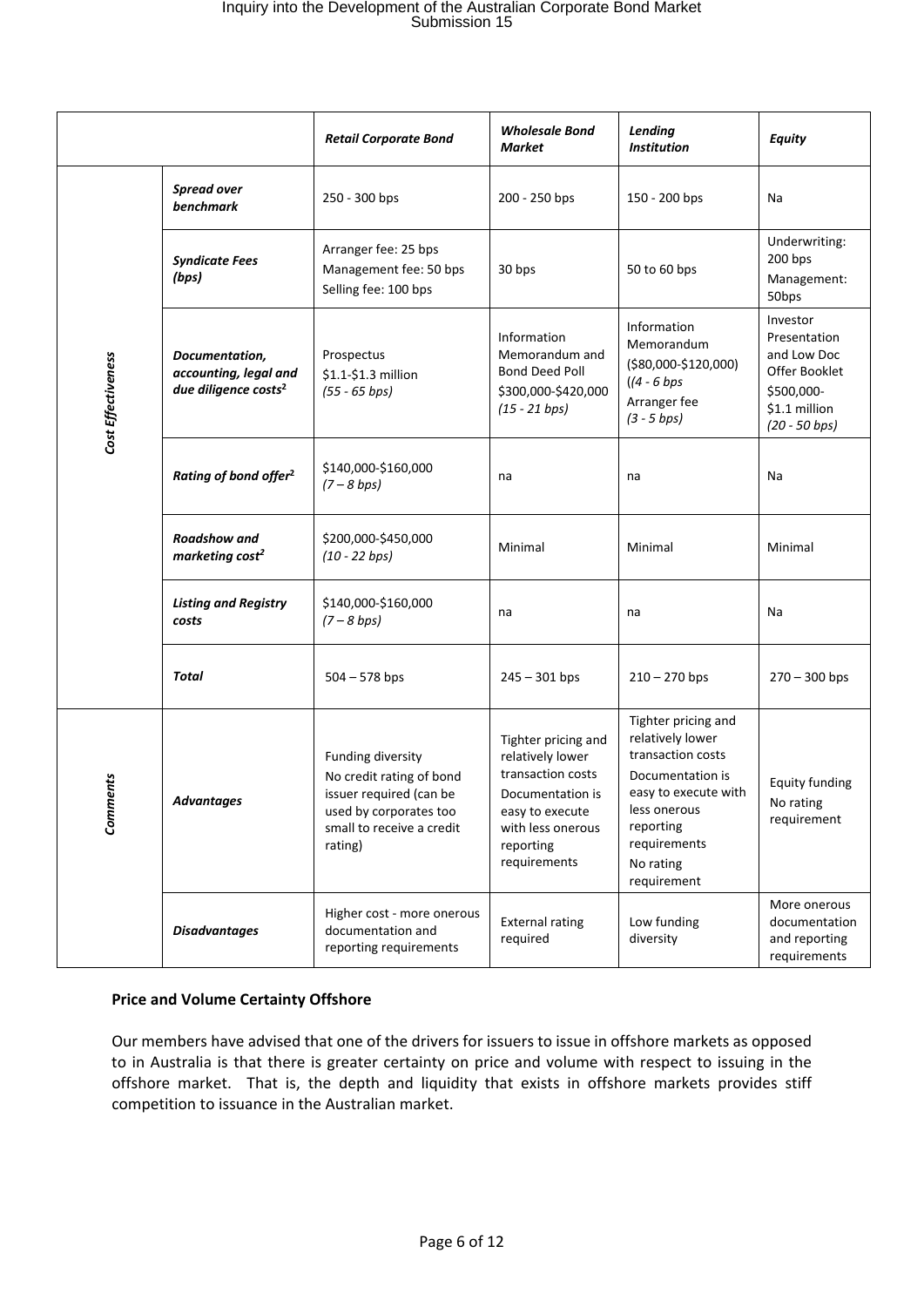# **Financial Claims Scheme**

Under the Financial Claims Scheme, retail bank deposits are guaranteed by the Federal Government for deposits up to \$250,000 per account holder per Approved Deposit-Taking Institution. Accordingly, to the extent that a retail investor is looking to invest in a fixed-income product, there is a relative attractiveness for bank deposits covered by the Financial Claims Scheme relative to corporate bonds, which are unsecured, albeit ranking higher than equity in the event of insolvency. As such, in order to attract retail investors, the bond yields need to be significantly larger. This issue was exacerbated in the last few years, particularly as the cost of retail deposits for banks increased; however recently the returns on retail deposits has fallen, making corporate bonds increasingly attractive on a risk‐adjusted basis.

# **RBA Repo Eligibility**

One recent development which should enhance the development of the Australian corporate bond market was the recent announcement by the RBA that it would broaden the range of corporate debt securities that are eligible as collateral for domestic market operations to include investment‐grade non‐financial corporate bonds (minimum rating BBB‐).

By being repo eligible, ADIs are incentivised to hold such corporate bonds on their balance sheets as they can be used for funding with the RBA. This, in turn, enhances secondary‐market trading in such instruments, resulting in increased liquidity and price discovery. The ability for superannuation funds to post such bonds as collateral against short term loans may also enhance the attractiveness of such funds to invest in bonds to address liquidity issues the funds may face.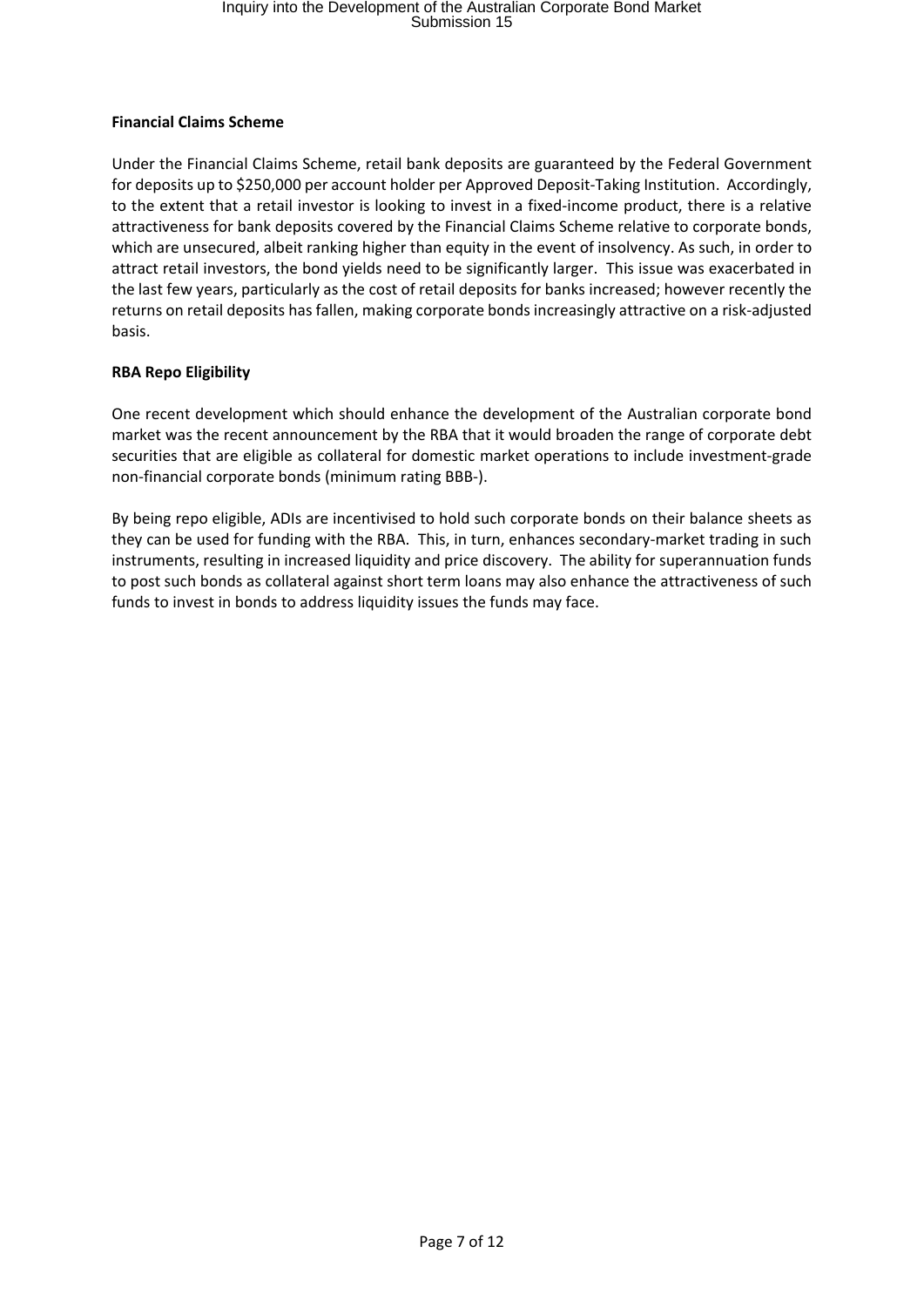# **4. Tax Treatment of Corporate Bonds for Issuers and Investors**

The consideration of tax treatment of corporate bonds for issuers and taxation outcomes for investors is reflective of broader asymmetry in the Australian tax system towards the outcomes for various savings vehicles. As such, while it is appropriate for the Inquiry to consider the extent to which tax asymmetries have stymied the development of the corporate bond market in Australia, any potential changes should not be restricted to corporate bonds in isolation, but rather be part of a holistic review of the taxation treatment of savings vehicles more generally.

#### **Tax Treatment for Investors**

In providing comments regarding the tax treatment for investors in holding corporate bonds, it is useful to contrast the taxation outcomes against Australian equities, particularly those paying fullyfranked dividends.

For investors in corporate bonds, regardless of the structure of the particular bond and the extent to which it distributes returns to investors either through coupons or through an increase in the value of the bond, the return to the investor will be taxed at that investor's marginal rate. The coupon flows will be taxed as interest, while there are provisions in the *Income Tax Assessment Act* 1936 that specifically deem any gains on disposals to be included in the investor's assessable income, either at the time of disposal (traditional security) or over the life of the holding of the bond (qualifying security).

The taxing regime for an Australian equity instrument is different, both in terms of the distributions made on the instrument and also the taxation of any gain made on disposal. In terms of the distribution, to the extent that the issuer has paid sufficient tax to allocate franking credits to the distribution, then under Australia's dividend imputation regime the investor will only need to pay additional tax on the difference between the investor's marginal tax rate and the corporate tax rate, currently 30 per cent. To the extent that the investor's marginal tax rate is below 30 per cent (such as complying superannuation funds) then the investor will receive a refund of the excess tax. As such, in respect of Australian investors and assuming all profits made by the issuer are distributed to investors as a franked dividend, the corporate tax paid by the issuer should be considered only to be a withholding tax, with the profits made by the issuer ultimately taxed at the marginal rate of the investor.

In respect of any gain made by the investor on disposal of the equity instrument, there are no provisions that deem any such gain to be included investor's assessable income and hence, to the extent that the instrument is held on capital account then the gain is taxed under the Capital Gains Tax (CGT) regime. Where the equity instrument has been held by the investor for more than 12 months on capital account, the investor may be eligible for the CGT discount, which reduces the amount of the capital gain that is brought to tax by 50 per cent (individuals and trusts) and 33.33 per cent for complying superannuation funds.

#### **Tax Treatment for Issuers**

The primary difference in the tax treatment for issuers between corporate bonds (characterised as debt for tax purposes) and equity instruments (characterised as equity for tax purposes) is that the returns on the corporate bonds will be deductible for tax purposes, while the returns on the equity instrument will not. The availability of a tax deduction may accordingly reduce the cost of debt issuance.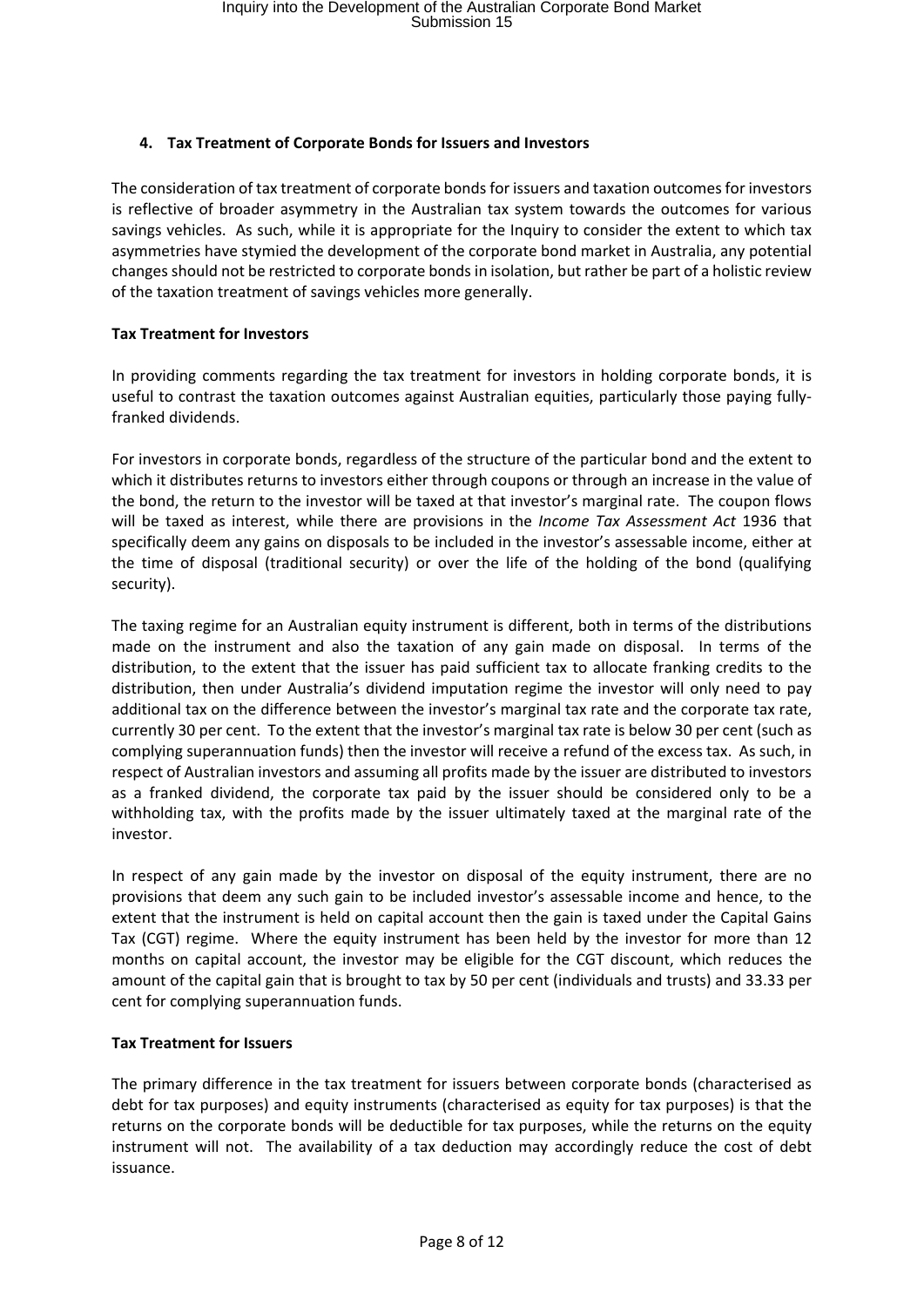#### **Previous Reviews of Tax Asymmetry**

As noted in the introduction to this section, the differences in the taxation outcomes for both issuers and investors between instruments characterised as debt for tax purposes versusthose with an equity characterisation is a deeper inquiry than just in relation to corporate bonds. On this basis, we have summarised below comments from both the Henry Tax Review and the Financial System Inquiry for the Committee's attention.

#### *Henry Tax Review*

In the "Australia's future tax system" report from 2009 (**the Henry Review**), the following principle was articulated:

*"Savings should be taxed as consistently as possible to minimise tax arbitrage opportunities and to avoid biasing household and investor decisions about what assets best suit their needs and preferences."*

The Henry Review sought to standardise the taxation treatment of various income streams and provide a broad discount for non‐business related:

- Net interest income;
- Net residential rental income;
- Capital gains (and losses);
- Interest expenses related to listed shares.

The Henry Review noted in making this recommendation that certain investment products, like "income bonds" were taxed like bank accountsin some, but not all ways and that consideration should therefore be given as to how these investments should be taxed in light of a general savings income discount.

In its submission to the "Re:Think Tax Discussion Paper" in 2015, AFMA acknowledged the disparity in taxation treatments of various savings vehicles, and particularly the different treatment of capital gains versus other savings income, such as bank deposits and corporate bonds. Our submission noted that such differences may provide disincentives for investors to invest in certain products and, in the words of the Final Report of the Financial System Inquiry, potentially "distort the asset composition of household balance sheets and the broader flow of funds in the economy."

# *Financial System Inquiry*

The Final Report of the 2014 Financial System Inquiry, chaired by David Murray, made similar comments that are appropriate to bring to the Committee's attention.

In noting the comments contained in the Financial System Inquiry Final Report, it is worthwhile reflecting on the Terms of Reference for the Inquiry, with regards to taxation matters, namely:

*"The Inquiry will examine the taxation of financial arrangements, products or institutions to the extent that these impinge on the efficient and effective allocation of capital by the Financial System, and provide observations that could inform the Tax White Paper."*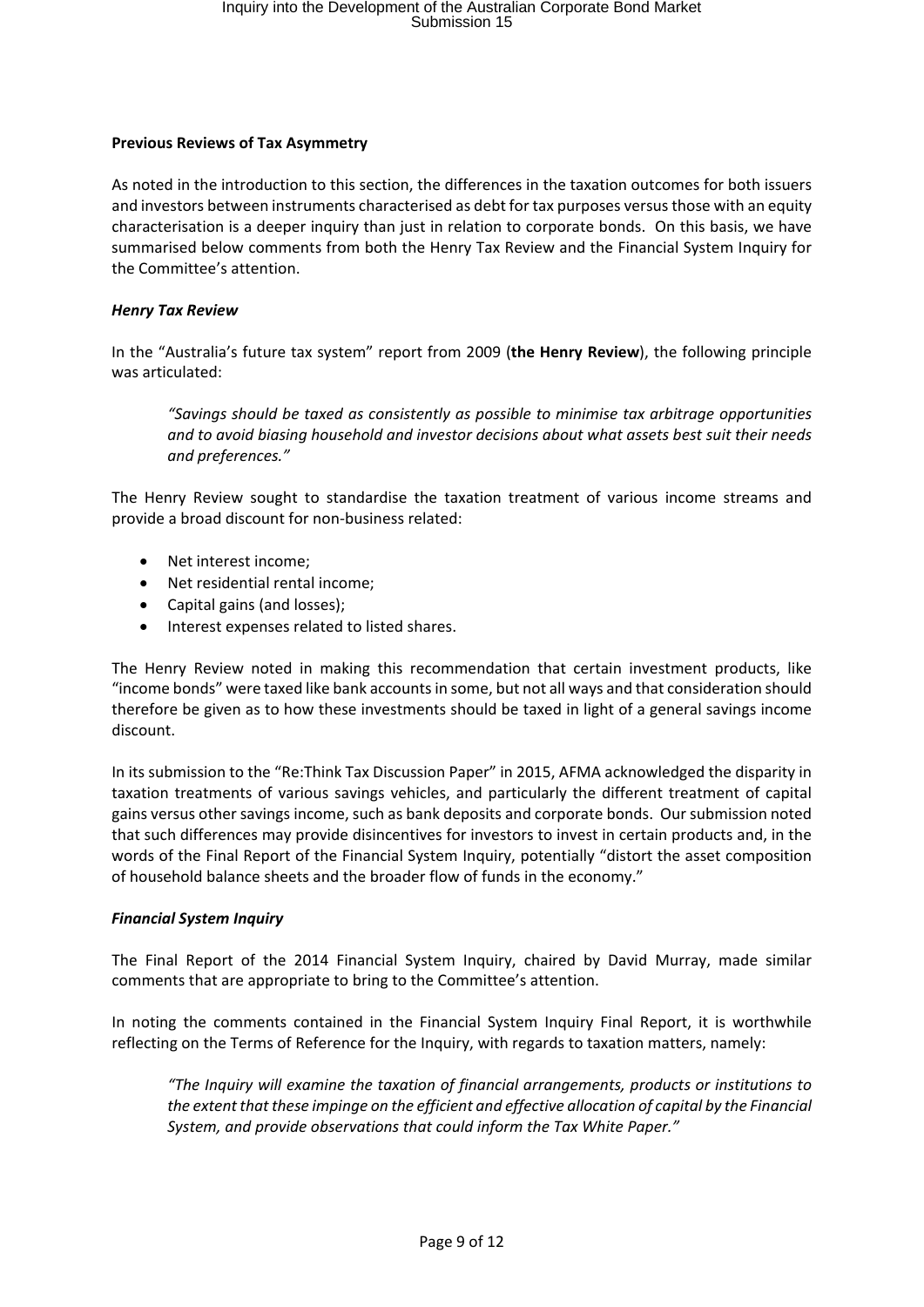The relevant point of the Terms of Reference, as they relate to tax, is that the Inquiry was only permitted to make observations, and not recommendations, in relation to taxation matters, on the expectation that the Tax White Paper process would give these observations further consideration. Ultimately, the Tax White Paper process did not proceed and accordingly the observations of the Inquiry were not considered further.

It is worthwhile, however, in the context of the current Inquiry, to reflect on comments made by the Inquiry with respect to corporate bonds and taxation. Particularly, the Inquiry recommended that:

*"Obstacles to the growth of the corporate bond market should be addressed, including regulatory barriers and tax distortions, particularly the non‐neutral treatment of savings vehicles."*

In this light, the Inquiry noted:

*"The tax system treats returns from some forms of saving more favourably than others. For example, interest income from bank deposits and fixed‐income securities are taxed relatively heavily. This distorts the asset composition of household balance sheets and the broader flow of funds in the economy. To the extent that tax distortions direct savings to less productive investment opportunities, a more neutral tax treatment would likely increase productivity. The relatively unfavourable tax treatment of deposits and fixed‐income securities makes them less attractive as forms of saving and increases the cost of this type of funding."*

#### **AFMA Recommendation**

AFMA's position is that the different tax treatment of corporate bonds, particularly for investors, and the extent to which this treatment has hindered the growth of the Australian corporate bond market, should be considered as part of a more holistic review of the tax treatment of savings vehicles, and potentially the tax system more broadly.

AFMA has previously recommended that the Government commission the Board of Tax to review the Taxation Observations set out in Appendix 2 of the Final Report of the Financial System Inquiry, given that these observations were designed to inform the Tax White Paper, which ultimately did not proceed. In our view, it would be an appropriate recommendation of the Committee to reiterate AFMA's recommendation, as it would allow for the tax issues relating to the corporate bond market specifically, and savings vehicles more generally, to be considered as part of a more holistic review.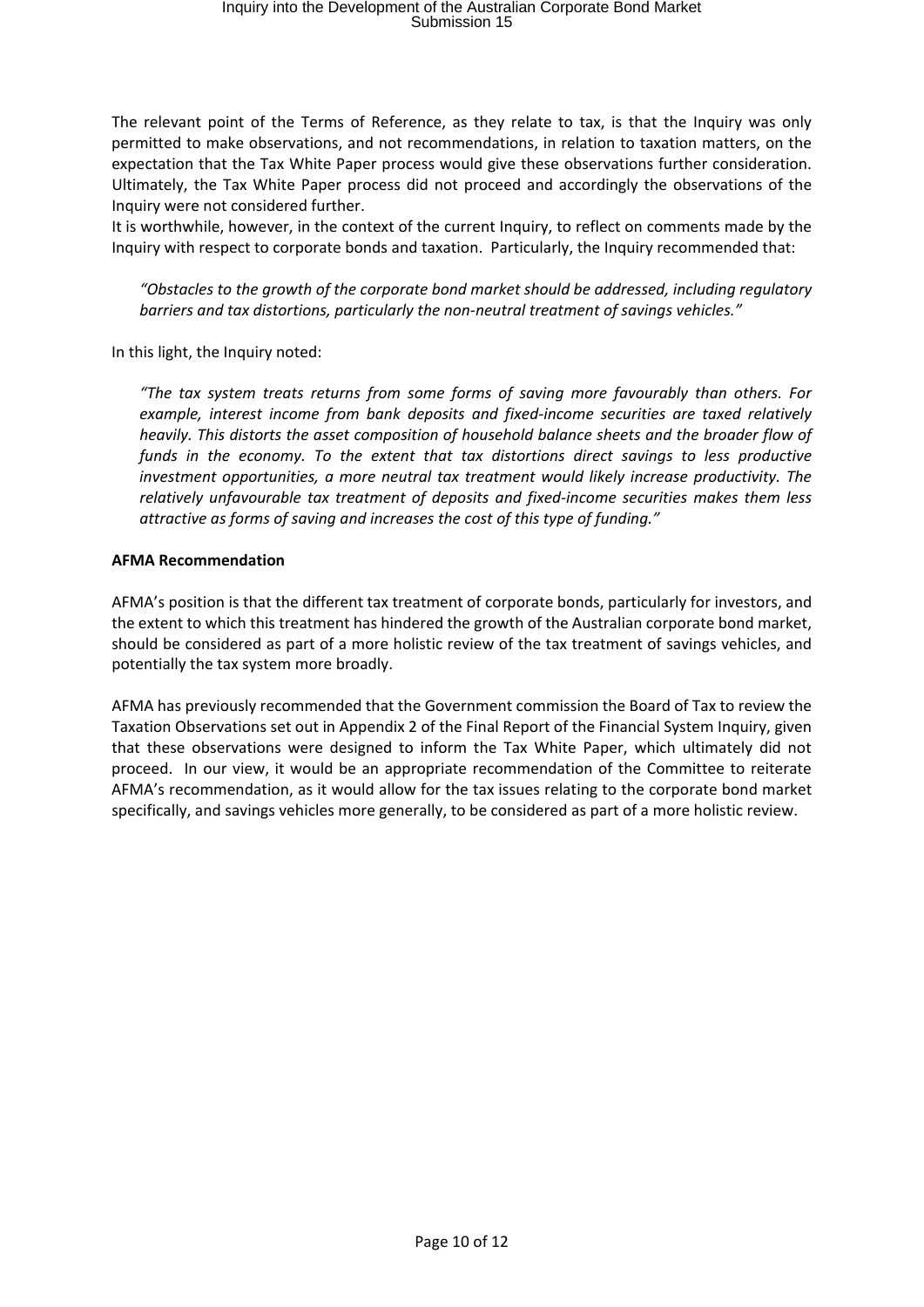#### **5. Corporations Act and Other Impediments to Development of Corporate Bond Market**

This section of the submission sets out constraints in the *Corporations Act*, together with related impediments, that may have hindered the development of a deep and liquid corporate bond market in Australia.

#### **Changes to SCB Regime**

AFMA supports the recommendation from the Final Report from the Financial System Inquiry with respect to the retail corporate bond market, and the supporting comments that:

*"Government should amend the law to reduce disclosure requirements for large listed corporate issuers of 'simple' bonds. The disclosure regime should comprise a term sheet for a standardised product and a cleansing notice…(t)he Inquiry believes that the proposed regime would strike the right balance between reducing issuance costs and providing potential investors with sufficient information to make a considered investment decision."*

Allowing listed issuers who comply with the continuous disclosure regime to issue senior bonds through a simple term sheet in conjunction with a statement that all material information has been disclosed to the market has been a long‐standing proposal of eminent good sense. It is based on the firm foundation of the existing continuous disclosure system used by those listed companies which are the natural subject of retail investor interest because of their familiarity to the public. It also recognises that bonds are simple financial instruments that carry less risk than ordinary shares. It does not introduce any additional investor or market risk as it is based on the existing familiar disclosure practices which are readily available to the public and subject to close regulatory oversight. A measure which relies on existing infrastructure and processes means no additional regulatory burden and is inherently more attractive than adapting to some novel process.

The highly prescriptive terms of debt issued under the simple corporate bond disclosure regime have not proved successful because the result is a separate class of debt instrument that diverges from matching debt offered only in the wholesale market for the following reasons. Firstly, it requires different diligence processes for both the issuer's directors and the joint managers from those used in the wholesale market because of the nature of the civil liability attaching to the prospectus. Different diligence processes and liability considerations are an important factor in the route selected to raise debt capital. Secondly, the strict prescribed terms, particularly the limitation in not permitting early redemption, mean that the bonds are not fungible with equivalents traded in the wholesale market. This presents a barrier to liquidity in the retail bonds of companies with well‐established bond programmes.

The use of Chess Depositary Interests (CDIs) on the ASX for Australian Government Bonds has been a useful development and should be extended to corporate bonds, such that wholesale corporate bonds can be traded by both the wholesale and retail market.

#### **Ratings Agencies**

Under the Corporations Act, all credit ratings agencies must hold an AFS licence authorising the agency to provide financial product advice by issuing a credit rating. Disclosure of a rating in a PDS or a continuous disclosure statement requires a retail authorisation. To the extent that the Credit Rating Agency chooses only to hold the wholesale authorisation, such as due to increased costs or potential liability, then the result is that the ratings issued by such agencies in respect of corporate bonds can